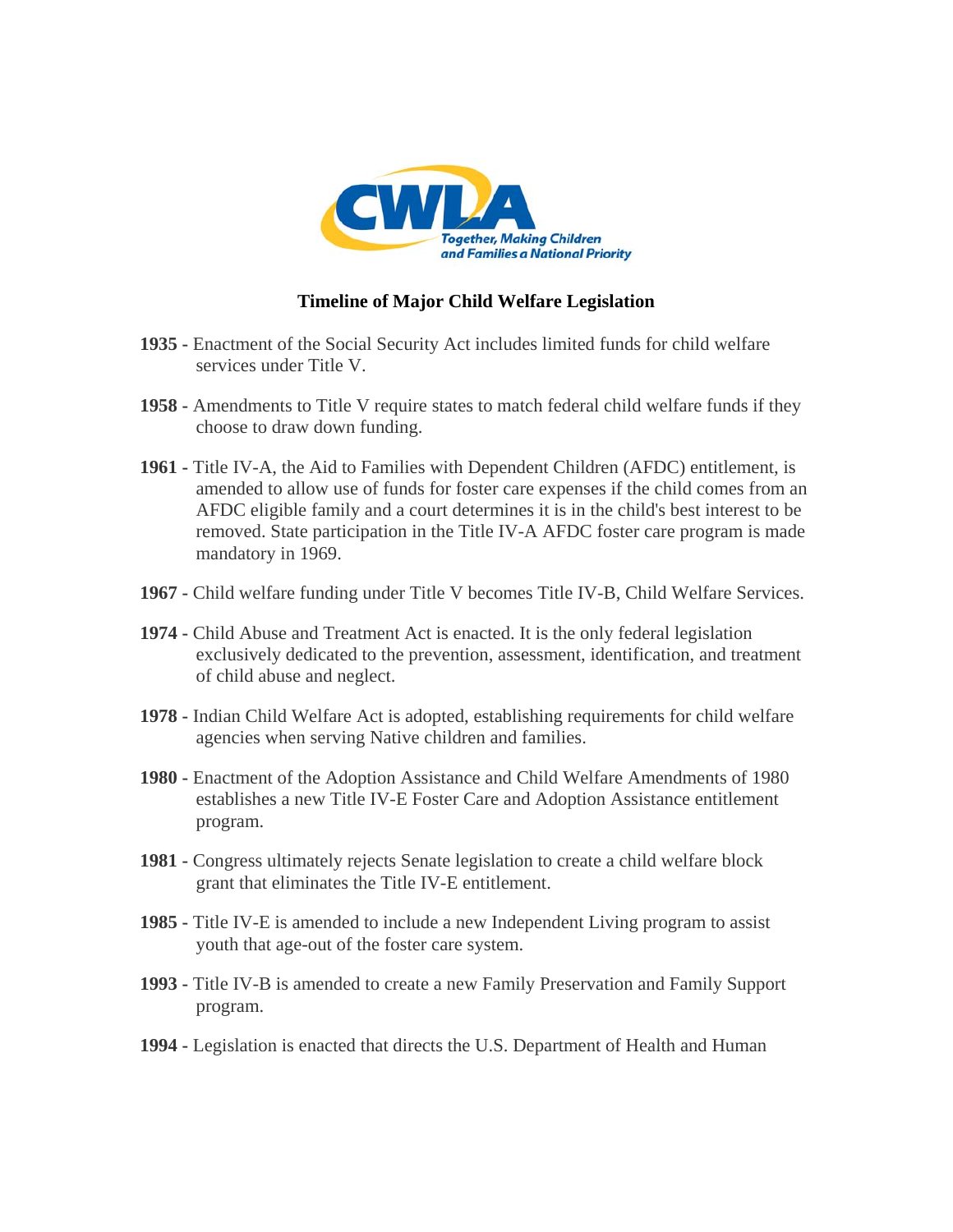Services (HHS) to create a new review of state child welfare systems. This directive ultimately creates the Child and Family Service Reviews. The legislation also authorizes child welfare waiver demonstrations.

- **1994 -** Multiethnic Placement Act (MEPA) is enacted to prevent discrimination in the services under Title V.
- **1935 -** Enactment of the Social Security Act includes limited funds for child welfare placement of children based on race, color, or national original and to facilitate the identification and recruitment of foster and adoptive parents.
- **1995 -** Congress ultimately rejects House-approved legislation to eliminate the Title IV-E Foster Care and Adoption Assistance entitlements and combine over 20 children's programs into a capped child welfare block grant.
- **1996 -** Temporary Assistance for Needy Families (TANF) block grant is created, thus eliminating AFDC as an individual entitlement. While TANF replaces AFDC, the law requires states to continue to base Title IV-E Foster Care and Adoption Assistance eligibility on AFDC standards in place on July 16, 1996.
- **1996 -** MEPA is amended by the Interethnic Adoption Provisions to delete language specifically permitting the consideration of race in placement decisions.
- **1997 -** Adoption and Safe Families Act is enacted. It creates timelines for moving children to permanency, provides adoption bonuses for states, and continues the child welfare waiver demonstrations. The law also renames the Family Preservation and Family Support program to Promoting Safe and Stable Families (PSSF) and expands the use of funds to two additional categories of service: timelimited reunification services and adoption promotion and support services.
- **1999 -** The Independent Living program is expanded and renamed in honor of Senator John H. Chafee (R-RI).
- **2001 -** Promoting Safe and Stable Families is reauthorized. The law also amends the John H. Chafee Independent Living program to provide funding for education and training vouchers for foster youth and create new funding for mentoring of children of incarcerated parents.
- **2003 -** The Ninth Circuit Court of Appeals issues a ruling in Rosales v. Thompson, 321 F.3d 835 (9th Cir. 2003) that would make many more children eligible for Title IV-E federal foster care assistance. The court rules that HHS has misinterpreted Title IV-E of the Social Security Act in denying federal foster care benefits to certain children who have been maltreated and placed with relatives outside their homes.
- **2005 -** Congress passes and the President signs the Deficit Reduction Act, which overturns the Rosales ruling. The same legislation creates two additional \$10 million funds for court improvement efforts.